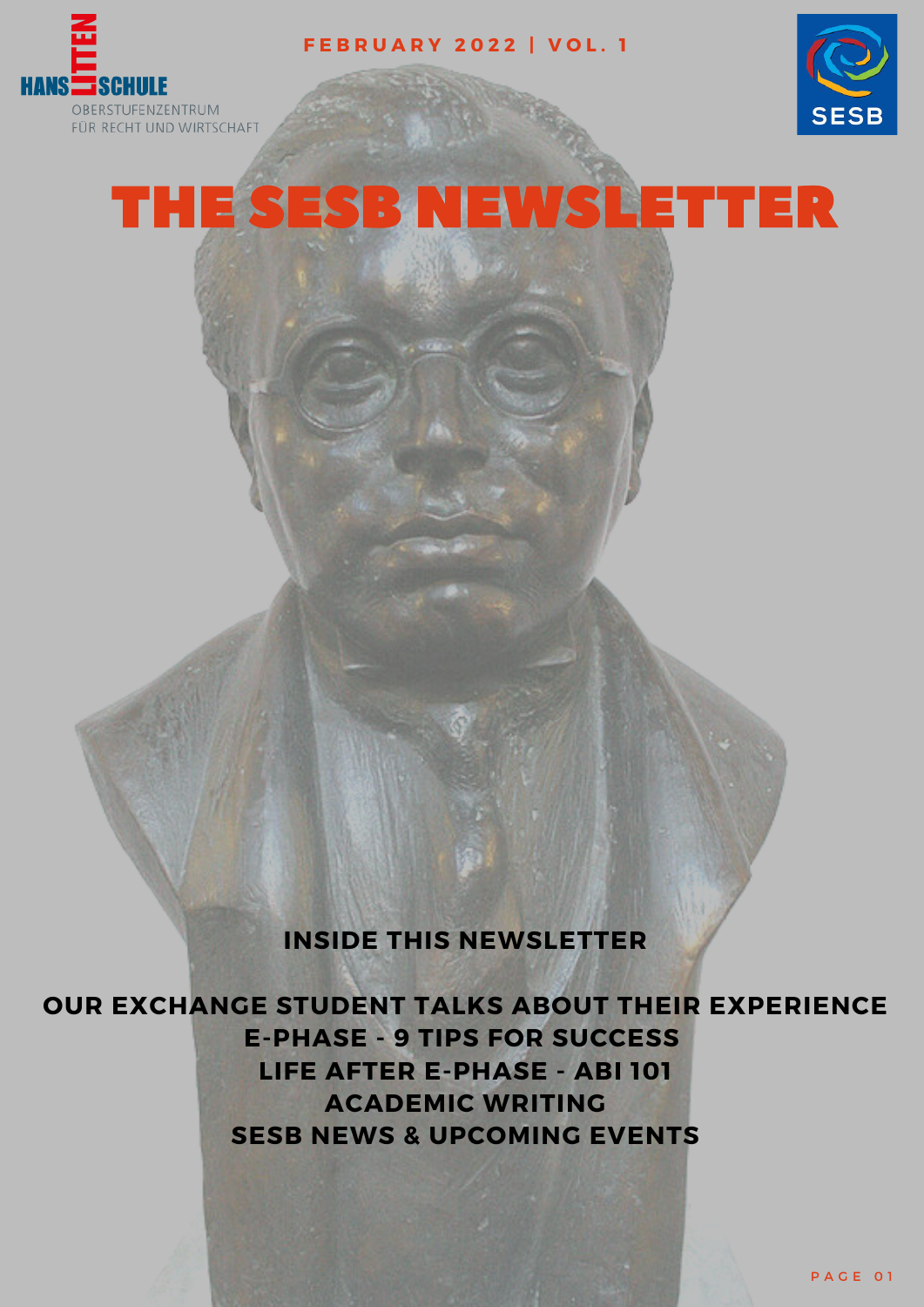### **FROM MILAN TO BERLIN**

This year 's Italian exchange student talks about the Berlin school system. Fredi from Milan asked us last year if he could study for one year at SESB Hans-Litten-Schule. He is now in his sixth month at our school and here he reflects upon the differences between his school back home and school here in the capital.

"I have now spent six months studying in Berlin, Germany. During this period, I have noticed various differences between the Italian and German school systems. The main difference is the grading system. To be honest, after five months, I haven't fully understood it yet. In Italy, we have a scale from 1 to 10, with 6 being the passing grade; another difference regarding grades is that in Italy, like in Germany, a year is divided in two semesters. However, the first semester is completely irrelevant to the final grade of the whole year. Speaking of grades, there is a significant difference between the quantity and sort of grades. In Italy, students don't receive stand-alone grades for their in-class participation and homework, these are factored into the final grade in which teachers have a 30% margin. Final grades come from the average of tests and oral exams that take place, much more often than in Germany.

One thing about the German school system I found myself enjoying is the sense of empowerment students have: Students are much more independent and spurred to work on the taught notions instead of taking the received information as the only truth in the so-called frontal teaching style. But not everything is just better or worse. For instance, the use of books. In Germany, they are seldom used, replaced by papers that students keep in their folders. On one hand, this is better because it saves students a lot of money - every Italian student spends circa €350 a year on school books, which they then have to carry around with them. On the other hand, I found it diffcult to organise my folders. It has only been five months and I'll

need more time to completely reconcile the differences between these two systems, but I'm hopeful that in the future I will embrace them."

## **Written by Fredi D**

P A G E 0 2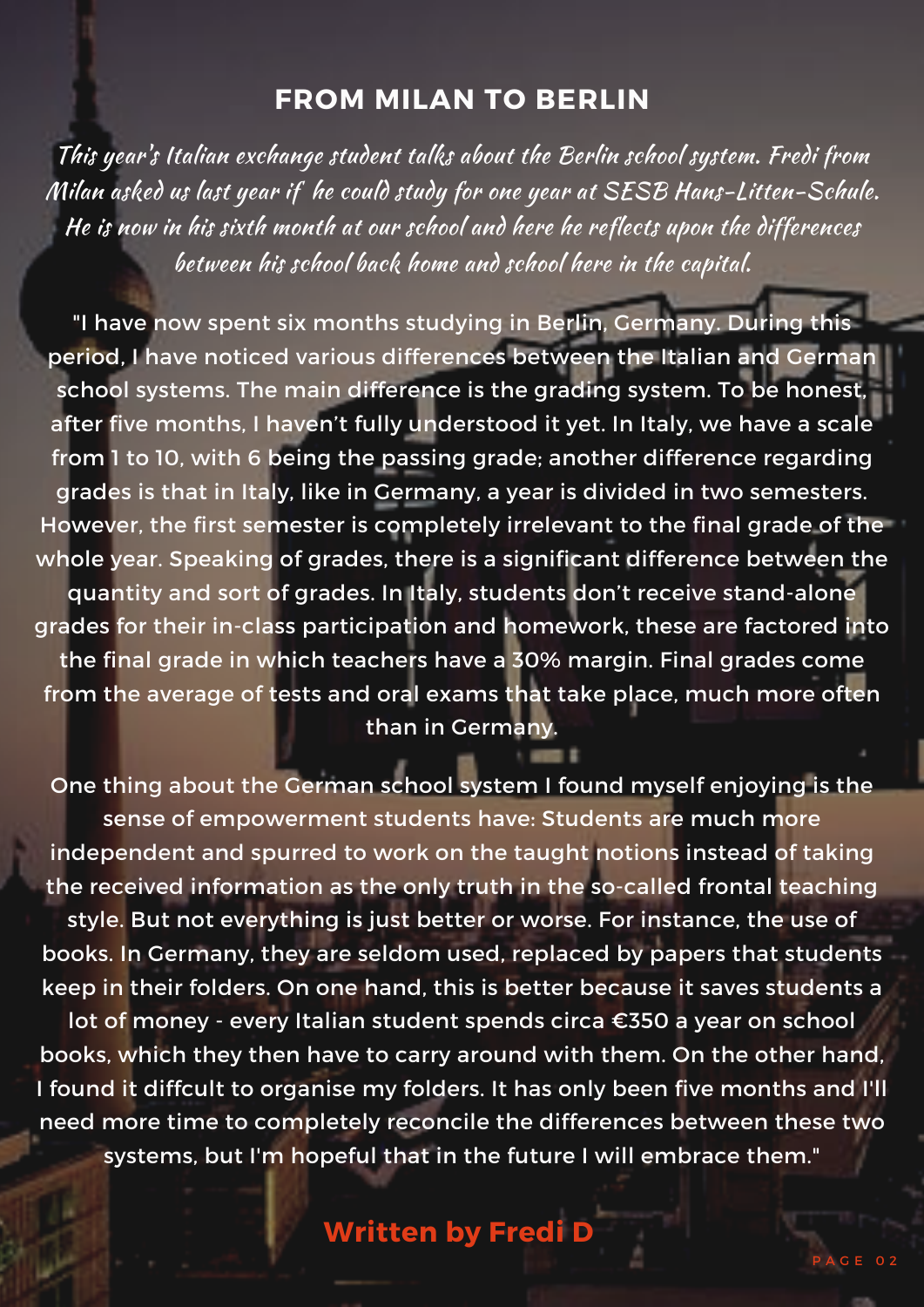# **How to be successful in E-Phase**

#### **1. Revise.**

This is your chance at catching up on everything you might have missed in previous years.

Many topics may be retaught.

#### **2. Homework**

Always do your homework. Homework has two purposes. Firstly, to help you revise the things that were covered in class and secondly, to add extra information. Doing homework means you are basically starting to study for the upcoming Klausur.

#### **3. Your teachers**

Get to know your teachers. In your 5. Pk you need to choose a teacher to supervise your presentation. This will of course be way easier if you know who you like and who you would want to be supervised by.

#### **4. Grading**

Know how you are graded. Sometimes grades that teachers will tell you are different from what you would expect. Ask them to explain the grading to you.

#### **5 Communicate**

If you have a problem, do not hesitate to email your teacher. Most things (like 99.99% of them) are easily solvable. Make a note of your teachers' email addresses at the beginning of the year.

#### **6. Organisation**

Collect notes and make your folders as Abitur-ready as you possibly can. Studying and revising is much easier when everything is in its place.

#### **7. Allgemeiner Teil - small tests**

Take smaller tests seriously. They may only be a max. of 10 minutes long but teachers tend to write more than one. Especially when you are in between grades, the tests can really determine if the higher or lower grade is chosen.

#### **8. Allgemeiner Teil - oral participation**

If you are terrible at written exams, try to participate as much as you can. It does not cancel out the bad written grade, but certainly pushes your grade up.

#### **9. Attendance**

You can't be successful if you miss too many lessons. Unexcused absences will reduce your semester grade.

## **Written by Johanna B** PAGE 04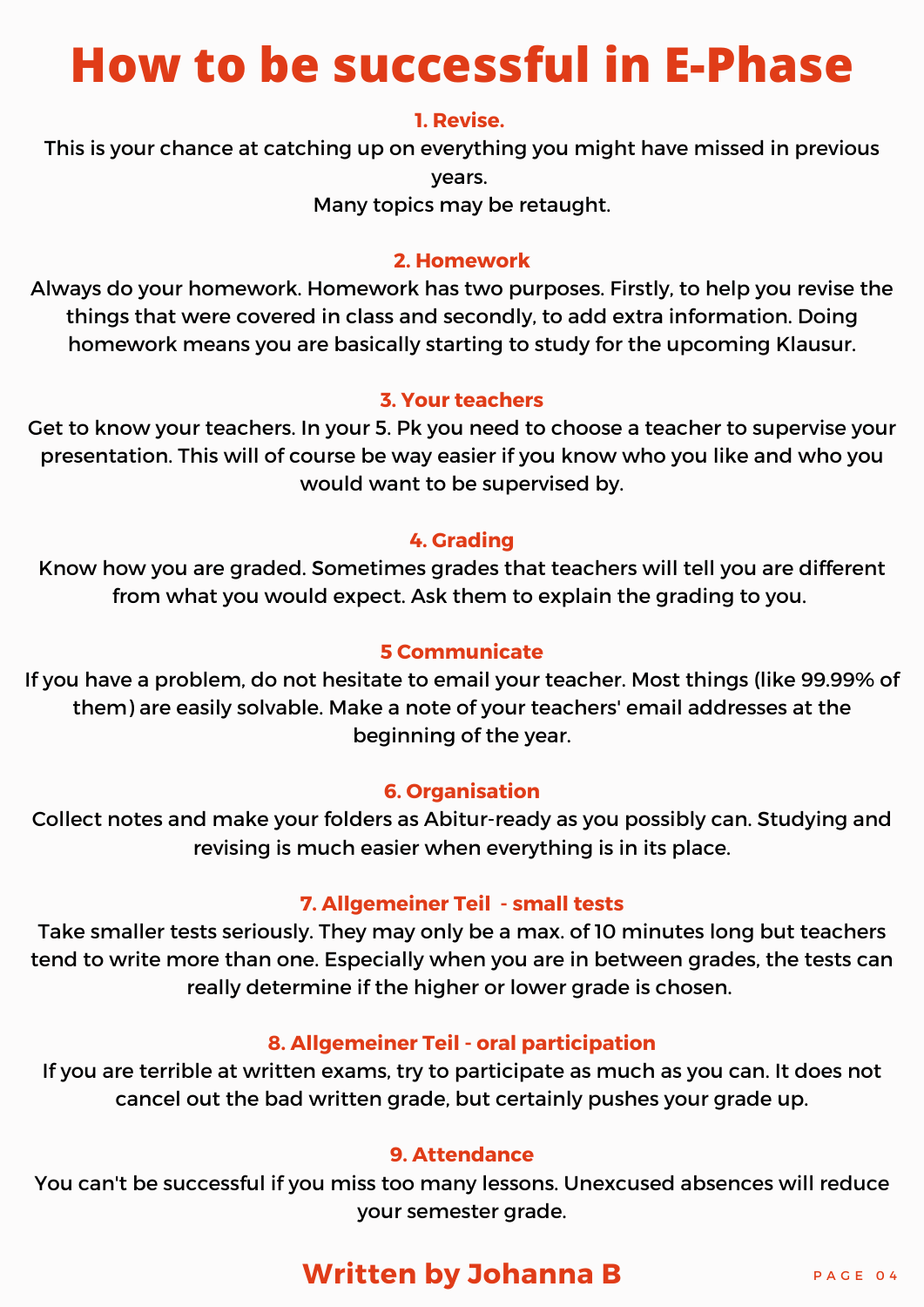

## **Hello fellow SESB Abi. students!**

Switching from 11th grade to 12th grade was quite a journey and I definitely wouldn't say it was a easy one. I'm sure all of you already know the slight pressure you feel while being in 11th grade, there is always this one thought in the back of your mind. "Starting next year everything I'm going to do will go into my Abi".

Well…I would like to say this thought has vanished since then. But it hasn't. On the contrary, it has gotten louder and the pressure has gotten a lot bigger. Every grade you collect is another grade going into your Abi and everything you do brings you closer to graduating, that is if- Let's stop here.

These were all thoughts I had in the first semester and the pressure I was putting on myself really didn't help me whatsoever, in fact it made it way harder for me to stay motivated. In fact it made it hard even to study and concentrate on the things I was doing.

So please instead of pressuring yourself and making your own life harder than it needs to be, try going into 12th grade with a positive mind set. Think of all the things that you are doing well and if things don't work out, think of ways that make it easier for you. Maybe even create a structured plan in order to stay on track. As being completely honest, you cannot only rely on motivation.

I hope your journey going into 12th grade and starting Abi will be an easy one :)

## **Written by Shani M**